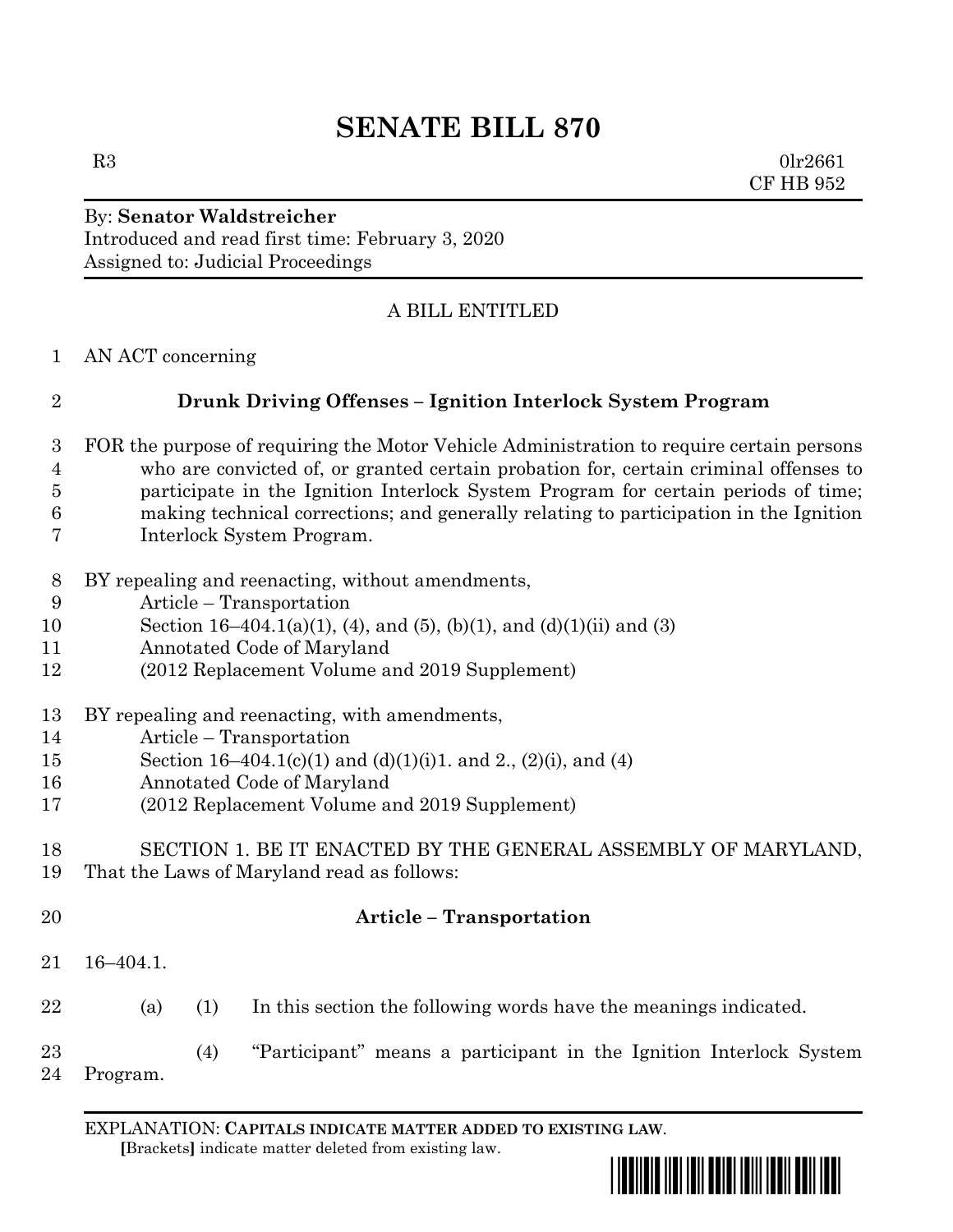#### **SENATE BILL 870**

(5) "Program" means the Ignition Interlock System Program.

 (b) (1) The Administration shall establish an Ignition Interlock System Program in accordance with this section.

(c) An individual may be a participant if:

 (1) The individual's license is suspended or revoked under § 16–205 of this title for a violation of **[**§ 21–902(b) or (c)**] § 21–902(C)** of this article or § 16–404 of this subtitle for an accumulation of points under § 16–402(a)(29) of this subtitle **FOR DRIVING WHILE IMPAIRED BY A DRUG, A COMBINATION OF DRUGS, OR A COMBINATION OF ONE OR MORE DRUGS AND ALCOHOL**;

 (d) (1) (i) Notwithstanding subsection (c) of this section, an individual shall be a participant if:

 1. The individual is convicted of**, OR IS GRANTED PROBATION BEFORE JUDGMENT UNDER § 6–220 OF THE CRIMINAL PROCEDURE ARTICLE FOR,** a violation of § 21–902(a) **OR (B)** of this article;

**2. I**The individual is convicted of a violation of  $\S 21-902(b)(2)$  of this article and the minor who was transported was under the age of 16 years**] THE INDIVIDUAL'S LICENSE IS SUSPENDED OR REVOKED UNDER § 16–205 OF THIS TITLE FOR A VIOLATION OF § 21–902(B) OF THIS ARTICLE OR UNDER § 16–404 OF THIS SUBTITLE FOR AN ACCUMULATION OF POINTS UNDER § 16–402(A)(29) OF THIS SUBTITLE FOR DRIVING WHILE IMPAIRED BY ALCOHOL**;

 (ii) If an individual is subject to this paragraph and fails to participate in the Program or successfully complete the Program, the Administration shall suspend, notwithstanding § 16–208 of this title, the individual's license until the individual successfully completes the Program.

 (2) (i) Notwithstanding subsection (c) of this section, an individual shall be a participant as a condition of modification of a suspension or revocation of a license or issuance of a restricted license if the individual:

28 1. Is required to be a participant by a court order under § **[**27–107**] 21–902.2** of this article; **OR**

 2. **[**Is convicted of a violation of § 21–902(b) of this article and within the preceding 5 years the individual has been convicted of any violation of § 21–902 of this article; or

3.**]** Was under the age of 21 years on the date of a violation by

the individual of: